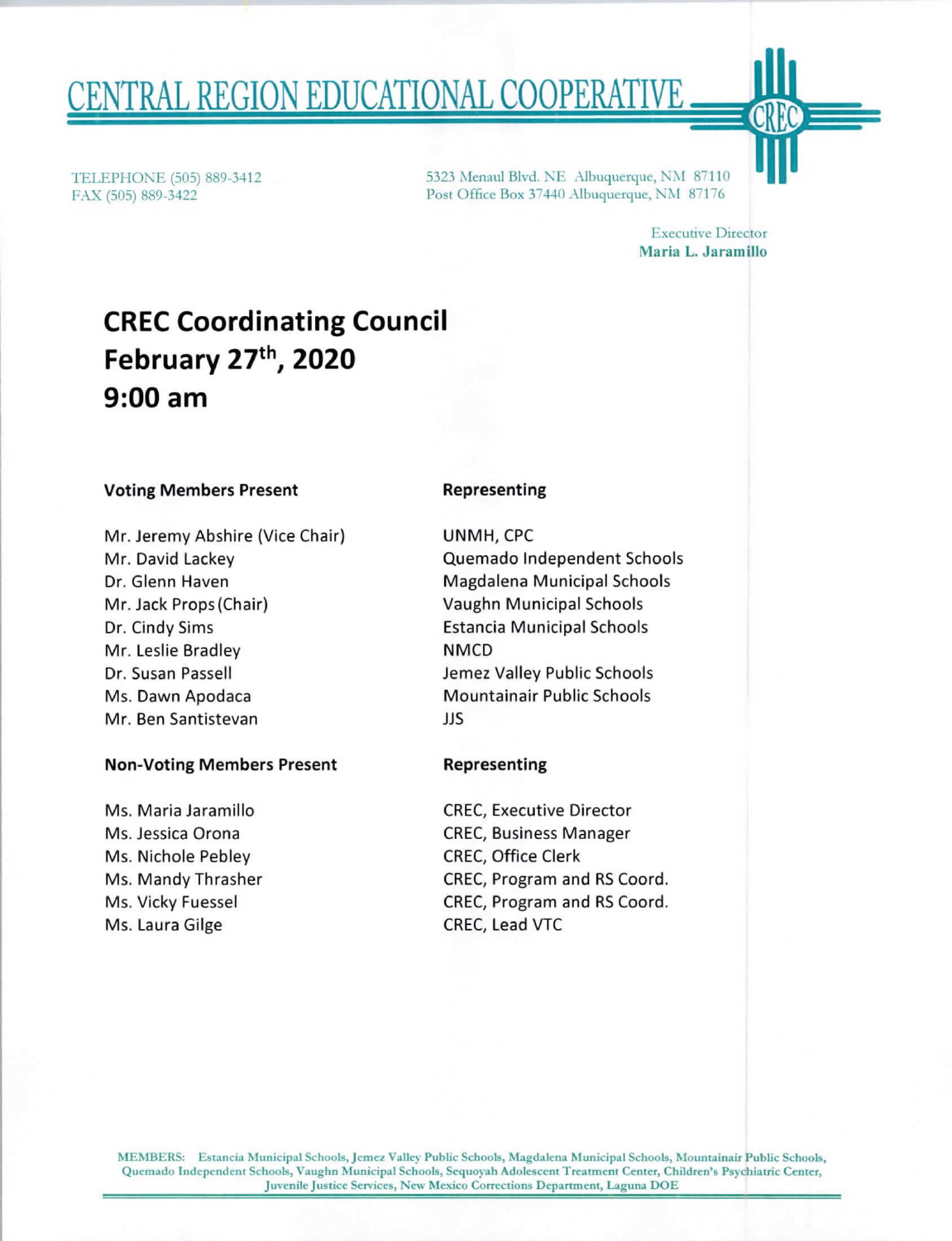#### I. CALL TO ORDER

The council was called to order by Mr. Jack Props at 9:14 am.

#### II. DETERMINATION OF QUORUM

A determination of quorum was made by Mr. Jack Props at 9:14 am.

#### III. APPROVAL OF AGENDA

At 9:14 am, Mr. Jack Props entertained a motion to approve the agenda. Mr. David Lackey made the motion and Mr. Ben Santistevan gave the second. The Council unanimously approved the agenda.

# IV. APPROVAL OF MINUTES

At 9:15 am, Mr. Jack Props entertained a motion to approve the previous Council Meeting minutes from 10/23/2019. Ms. Cindy Sims made the motion and a second was made by Mr. Jeremy Abshire. The Council unanimously approved the minutes.

# V. Director's Report (provided by Ms. Maria Jaramillo)

# A. CREC Updates

New Hires:

- \*Vanessa Doubek-new CREC Medicaid Coordinator/Business Operations Support
- \*Kelly Campbell-SLP at Jemez Valley & APS
- \*Holly Meyer-Training Data/Coordinator for Early Childhood Instructional Coaches Grant
- \*Jesse Lucero-acting as SpEd Coordinator at JJS
- \*Joann Alpers-Early Childhood Contracting
- \*Cammie Le Platt-VTS covering Central Consolidated

CES Building-will meet in March with David Chavez to discuss plan for lease to own purchase agreement; appraisal timeline, etc.

CTE funding/Regional Grant (Ms. Gilge and Ms. Jaramillo will attend on March  $5<sup>th</sup>$ at CNM-CREC assigned to Mountainair/Estancia region).

Dossier Initiative-Brian Clark presented information to the Council regarding the initiative's logistics. He also provided his contact information.